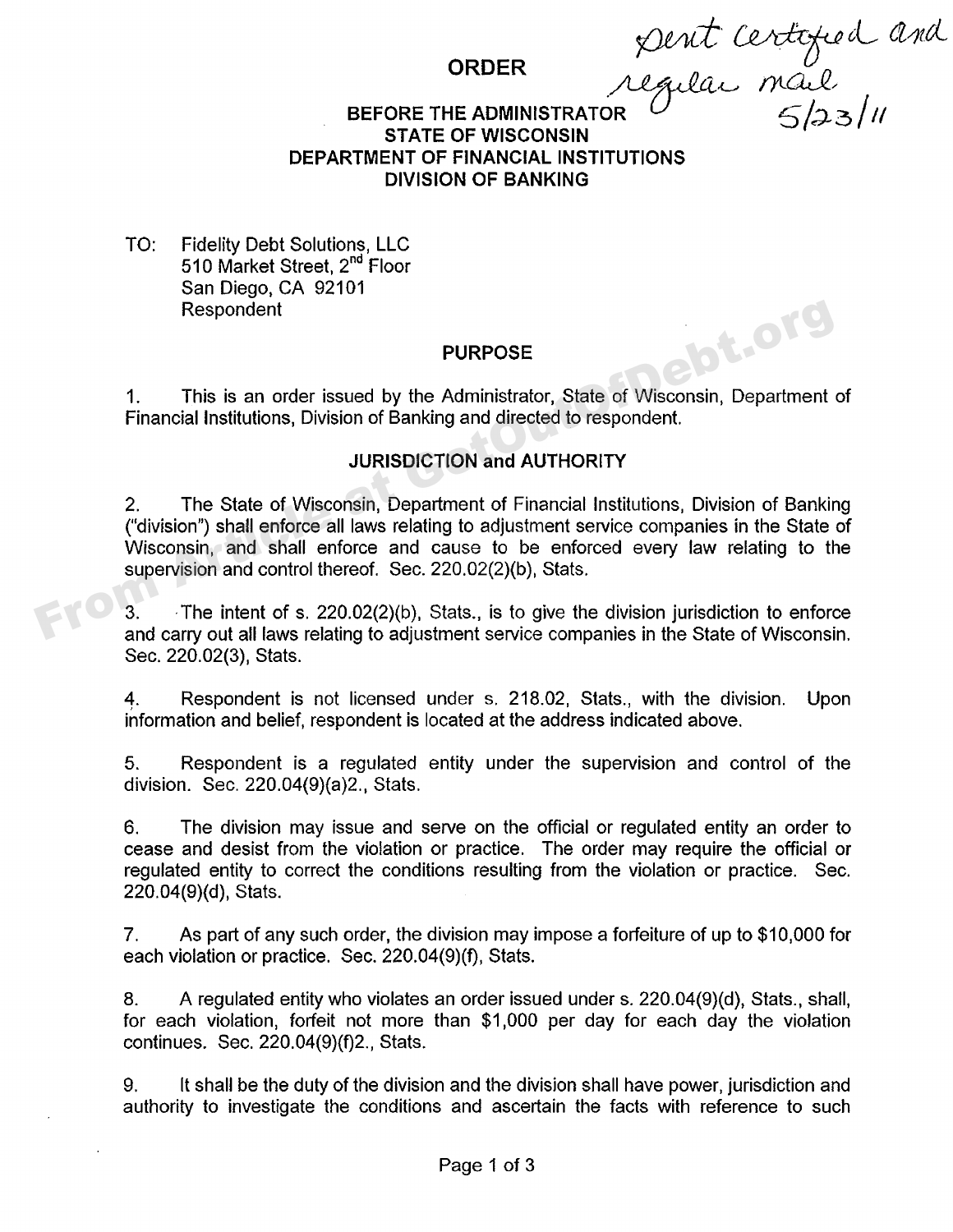companies and upon the basis thereof to issue special orders in execution of or supplementary to s. 218.02, Stats. Sec. 218.02(7), Stats.

#### **FINDINGS**

### **The division finds as follows:**

10. Respondent was properly served with a Notice of Hearing and Notice of Prehearing Conference ("Notice") issued by the division. **Ex. I.** Pursuant to this Notice, respondent was directed to provide an answer, and appear at a prehearing conference and hearing.

11. Respondent failed to provide an answer to the Notice, and to appear at the prehearing conference and hearing.

12. By its failure to answer the Notice and appear at the hearing, respondent is in default. As a result of the default, respondent has admitted to the matters asserted and the violations set forth in the Notice, pursuant to s. 220.04(9)(d), Stats., and ss. DFI Bkg 11.11 and 11.12, Admin. Code. 11. Respondent failed to provide an answer to the Notice, and to appear at the prehearing conference and hearing.<br>
12. By its failure to answer the Notice and appear at the hearing, respondent is idefault. As a result of

#### **ORDER**

## **Based on the foregoing, IT IS HEREBY ORDERED AS FOLLOWS:**

13. Respondent shall immediately discontinue any and all violations of s. 218.02, Stats., and ch. DFI-Bkg 73, Admin, Code.

14. Respondent shall pay to the division a forfeiture in the amount of \$10,000. The payment shall be made out to the "Department of Financial Institutions" and shall be received by the division no later than June 15, 2011.

15. Respondent shall issue a refund check to ") for any and all monies that have been paid to respondent by " ". The refund check shall be monies that have been paid to respondent by forwarded to the division, along with a letter of explanation to ... and a stamped envelope addressed to The check made payable to , the letter, and the stamped envelope shall be received by the division no later than June 15, 2011.

16. Respondent shall refund to any Wisconsin client to whom it provided, or attempted to provide, adjustment service company activity, any and all moneys that have been paid to respondent by said clients. Respondent shall forward to the division the refund checks and stamped envelopes addressed to each client along with letters advising the clients of the refund. The refund checks, client-addressed stamped envelopes, and letters must be received by the division by June 15, 2011.

17. The provisions of this order shall be binding upon respondent and respondent's directors, officers, employees, agents, successors, assigns, and other persons participating in the conduct of its affairs. The provisions of the order shall remain effective and enforceable except to the extent that, and until such time as, any provisions of this order shall have been modified, terminated, suspended, or set aside by the division.